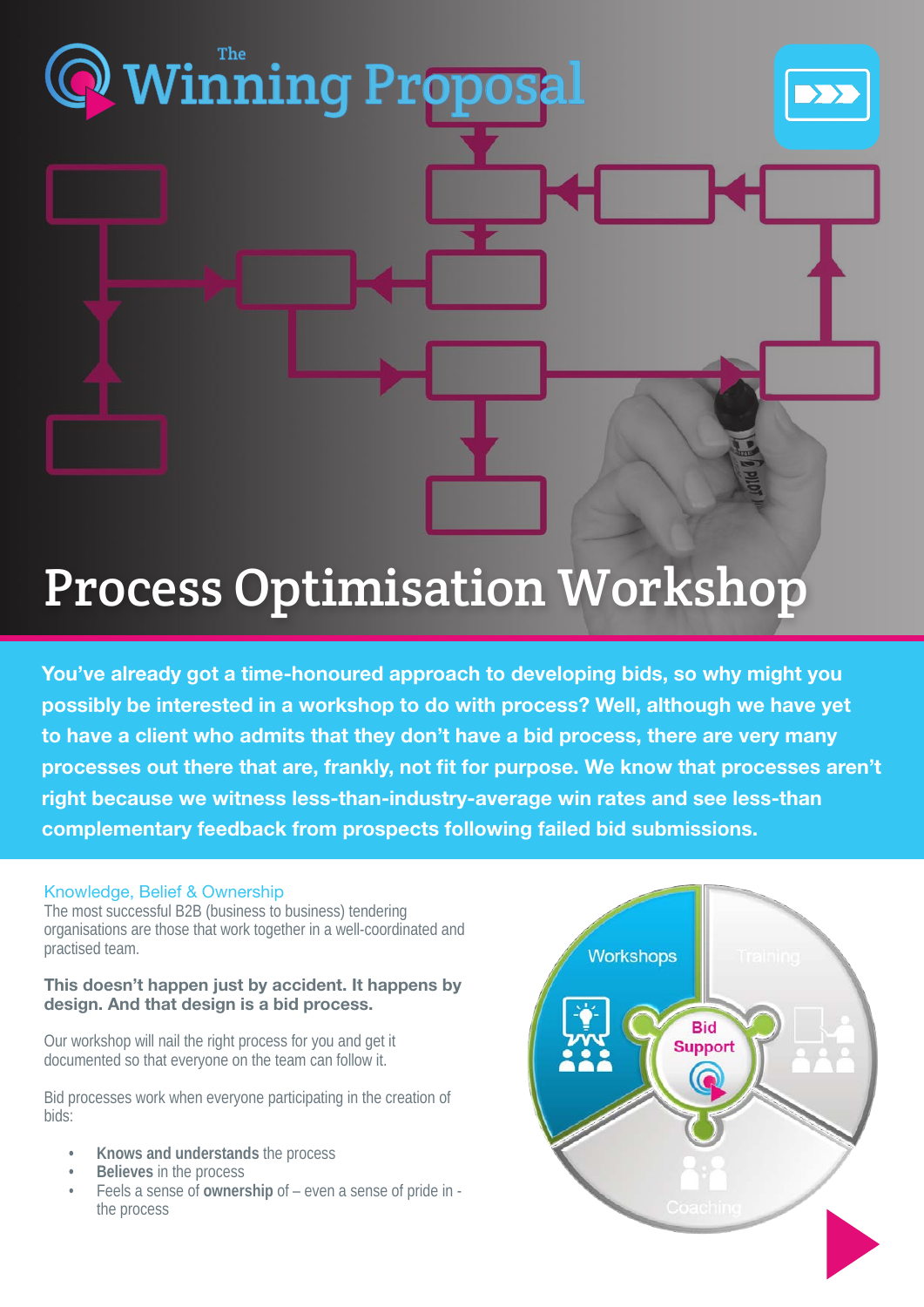**A great step forward**

*Head of Sales, Tech, Munich*

#### **Incredibly useful and insightful** *" "*

*Sales Director, Tech, Worcester*

# <sup>2</sup> Excellent workshop<br>Client Client Client Client Client Client Client Client Client Client Client Client Client Client Client Client Feedback

*"*

### **Excellent workshop**

*CEO, Construction, Cardiff*



**I am very grateful for all I have learned** 

*"*

*Sales, Fin Tech, Switzerland*

#### The Missing Ingredient

*"*

There's one thing missing from this list of three necessary factors though … on top of knowledge, belief and ownership the process itself must be good. Very good.

*"*

So even when knowledge, belief and ownership are all in place, the process that you have followed for years might still not be good enough. We are all creatures of habit after all, to a greater or lesser extent!

And can you honestly put your hand on your heart and say that the first three prerequisites are all, in fact, already in place?

If you can't, you are almost certainly running the real risk that your process isn't quite up to scratch: meaning that your bids themselves aren't up to the right quality standard. So you may be losing more bids than you should be.

#### Best Format for You

We'd like to draw a distinction between instructor-led training, coaching and interactive workshops because there is a right way to go about getting your processes right and a wrong way.

*"*

We can "teach" bid process, but the reality is that every company and Bid Team is so different that teaching the general principles of a good bid process can just be too abstract for many attendees.

It's better – less abstract, more relevant - when we are addressing your particular challenges, with your own team, allowing everyone in the room to concentrate on your specific industry and prospect segmentation.

One-on-one coaching around process definition and optimisation can be valuable when you are committed to sorting the process out internally.

Your process lead, be that a Bid Manager, Bid Controller or Sales and Marketing Director can require specialist support "behind the scenes" in advance of your internal project. Under such circumstances coaching around bid process can work perfectly.

#### Yet interactive participatory workshops are more often than not the best for getting the bid process right.



castlec

**Duncan Cranmer [of the Winning Proposal] enabled Castleoak to formalise a structured process. His facilitated workshops worked well, encouraged positive collaboration and achieved a swift outcome. The process was swift, professional and got senior colleagues on the same page quickly. Example 12 and Screen Set Ally Convertised Well, encouraged positive collaboration and achieved a swift outcome. The process was swift, professional and got senior colleagues on the same page quickly.<br>Head of Marketing, C**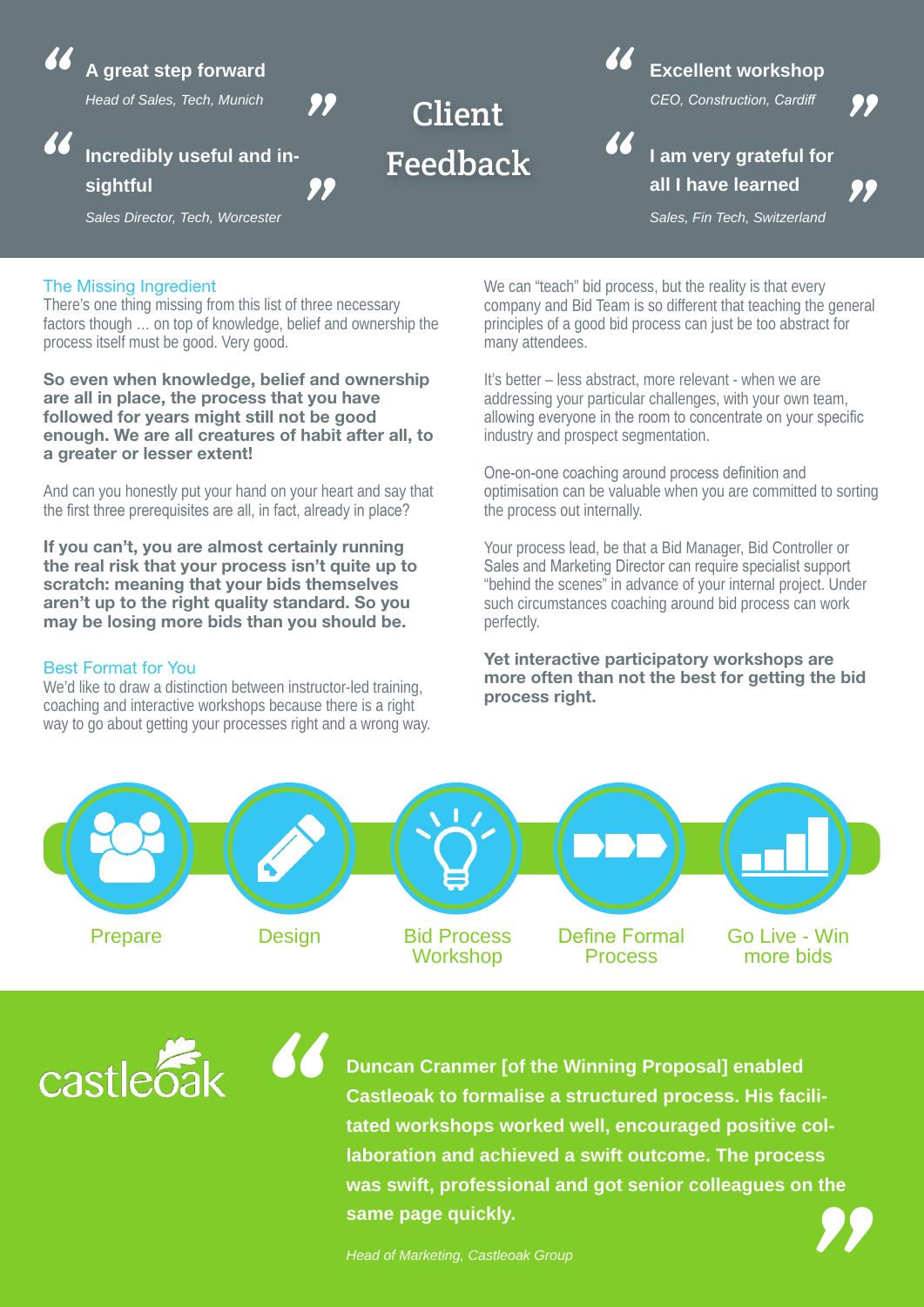*Strategy and Marketing Director* **command an audience. Highly professional and easy to Duncan [Cranmer of the Winning Proposal] is a strategic thinker and skilled facilitator who is expert at getting a group to push beyond surface knowledge to truly understand new concepts. He is quick on his feet and able to work with. Duncan would be an asset to any organisation and someone I highly recommend. EXAMP THE INDENT SERVICE SERVIE SERVIE SERVIE SERVIE SERVIE SURVIER SERVIE A SERVICE A Service Quality Lead, EY (Ernst and Young)<br>
<b>EMEIA Service Quality Lead, EY (Ernst and Young)**<br> **EMEIA Service Quality Lead, EY (Ernst** 



#### Team Involvement

*"*

By involving all or the majority of your Bid Team in the Process Optimisation Workshop, participants are actively supported in the sharing of new ideas. Our interactive workshops are constructed on the proven principles of collaboration and sharing, effectively spreading new ideas and best practice most quickly.

And when the workshop is over, because everyone came together to define the new process and learned together, Bid Team colleagues are able to offer each other high levels of mutual support and encouragement. Everyone has been on the same journey. This commonality of experience and learning reinforces best practice and carries it into all of your future bids.

Plus, with the new process documented and fully "owned" by the Bid Team, the optimised process gets properly adhered to.

#### The Winning Process

In order to get the most from the workshop we meet in advance with nominated representatives from your Bid Team, as well as with those performing important support functions around your proposals (e.g. Marketing, Product Management, Operations etc.).

These discovery interviews point the way to how your proposal processes can be bettered; and on this basis your workshop is designed and structured for maximum participation and impact.

#### The Winning Proposal's workshop brings together your team to openly and collaboratively discuss, share and agree best practice.

Our facilitated workshops are great opportunities to reflect on what has worked well in different bid situations, and what has worked less well.

#### The Blueprint for Success

The key attributes of success and best practice are identified and recorded on the day.

This best practice is subsequently fully documented for you and carefully reviewed with your bid leaders and directors until formally approved; at which point the new process is shared with everyone in and around the Bid Team.

The format of the final output is entirely down to you. It could be a simplified flow chart, PowerPoint summary or other document type. But increasingly the need is for interactive bid playbooks embedded into the corporate CRM system such as Salesforce.com and Microsoft Dynamics. In a world where everything is increasingly just one tap of the finger away via a tablet, phone or PC, you might want to consider slotting your optimised bid process into a hi tech platform ?



**Our facilitated Bid Process Optimisation workshop gives your Bid Team the time needed to openly and collaboratively discuss and agree best practice. This breaks the habits of "reverting to form" and making the same errors over and over again.**